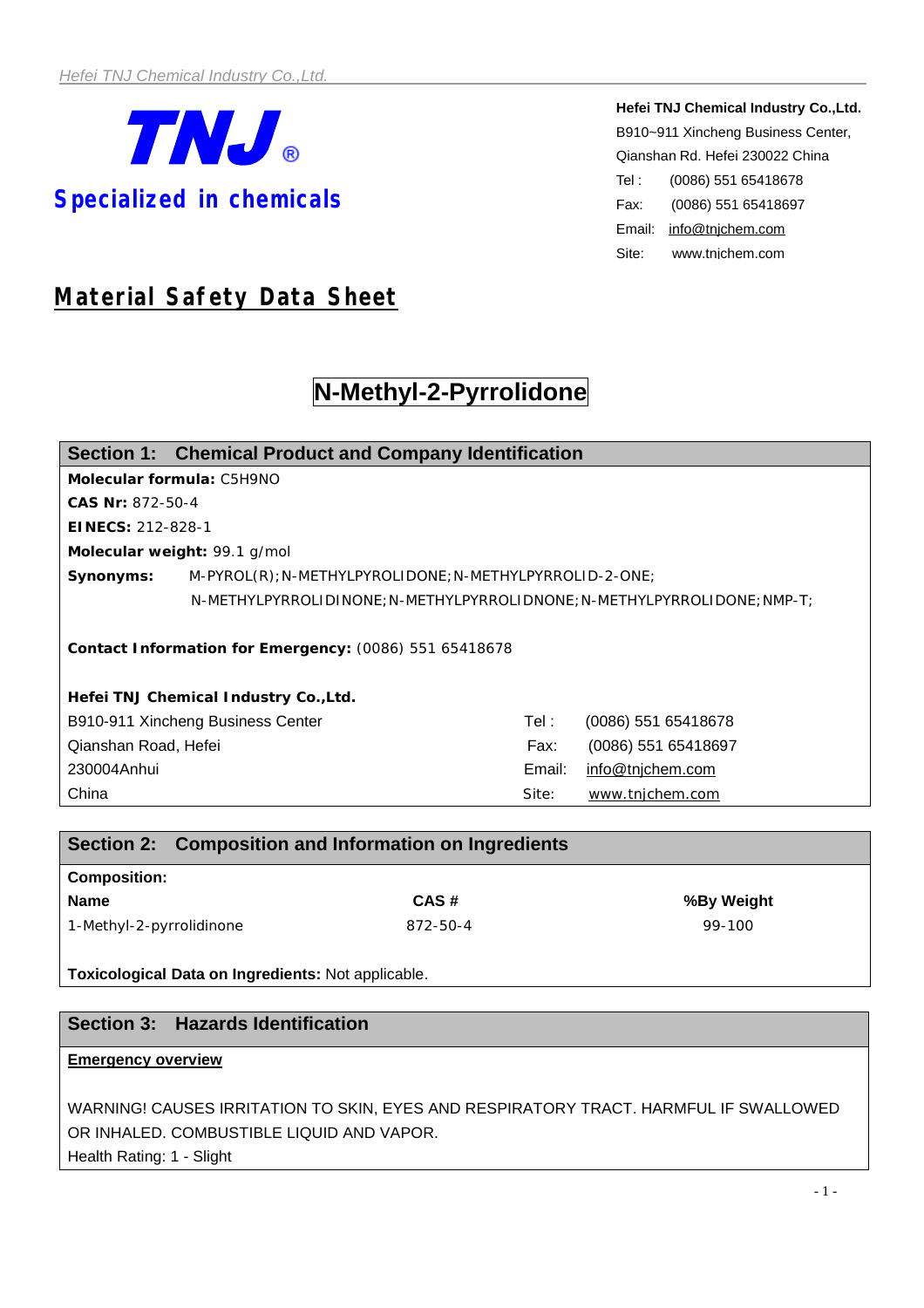Flammability Rating: 2 - Moderate Reactivity Rating: 1 - Slight Contact Rating: 2 - Moderate Lab Protective Equip: GOGGLES; LAB COAT; CLASS B EXTINGUISHER Storage Color Code: Red (Flammable).

## **Potential health effects**

#### **Inhalation:**

Mild irritant if vapor or mist from heated solvent is inhaled.Coughing, possible breathing difficulties may be observed. **Ingestion:**

Causes irritation to the gastrointestinal tract. Symptoms may include nausea, vomiting and diarrhea.

#### **Skin Contact:**

Mild irritant, may cause some discomfort if in contact with the skin for several hours.

### **Eye Contact:**

Causes irritation, redness, and pain. May possibly cause corneal clouding.

### **Chronic Exposure:**

Minor skin irritation on repeated contact.

### **Aggravation of Pre-existing Conditions:**

No information found.

# **Section 4: First Aid Measures**

#### **Inhalation:**

Remove to fresh air. If not breathing, give artificial respiration. If breathing is difficult, give oxygen. Get medical attention.

#### **Ingestion:**

Induce vomiting immediately as directed by medical personnel. Never give anything by mouth to an unconscious person. Get medical attention.

# **Skin Contact:**

Immediately flush skin with plenty of water for at least 15 minutes. Remove contaminated clothing and shoes. Get medical attention. Wash clothing before reuse. Thoroughly clean shoes before reuse.

# **Eye Contact:**

Immediately flush eyes with plenty of water for at least 15 minutes, lifting lower and upper eyelids occasionally. Get medical attention immediately.

# **Section 5: Fire and Explosion Data**

# **Fire:**

Flash point: 93C (199F) CC Autoignition temperature: 346C (655F) Flammable limits in air % by volume: lel: 0.99; uel: 3.9 Combustible. **Explosion:**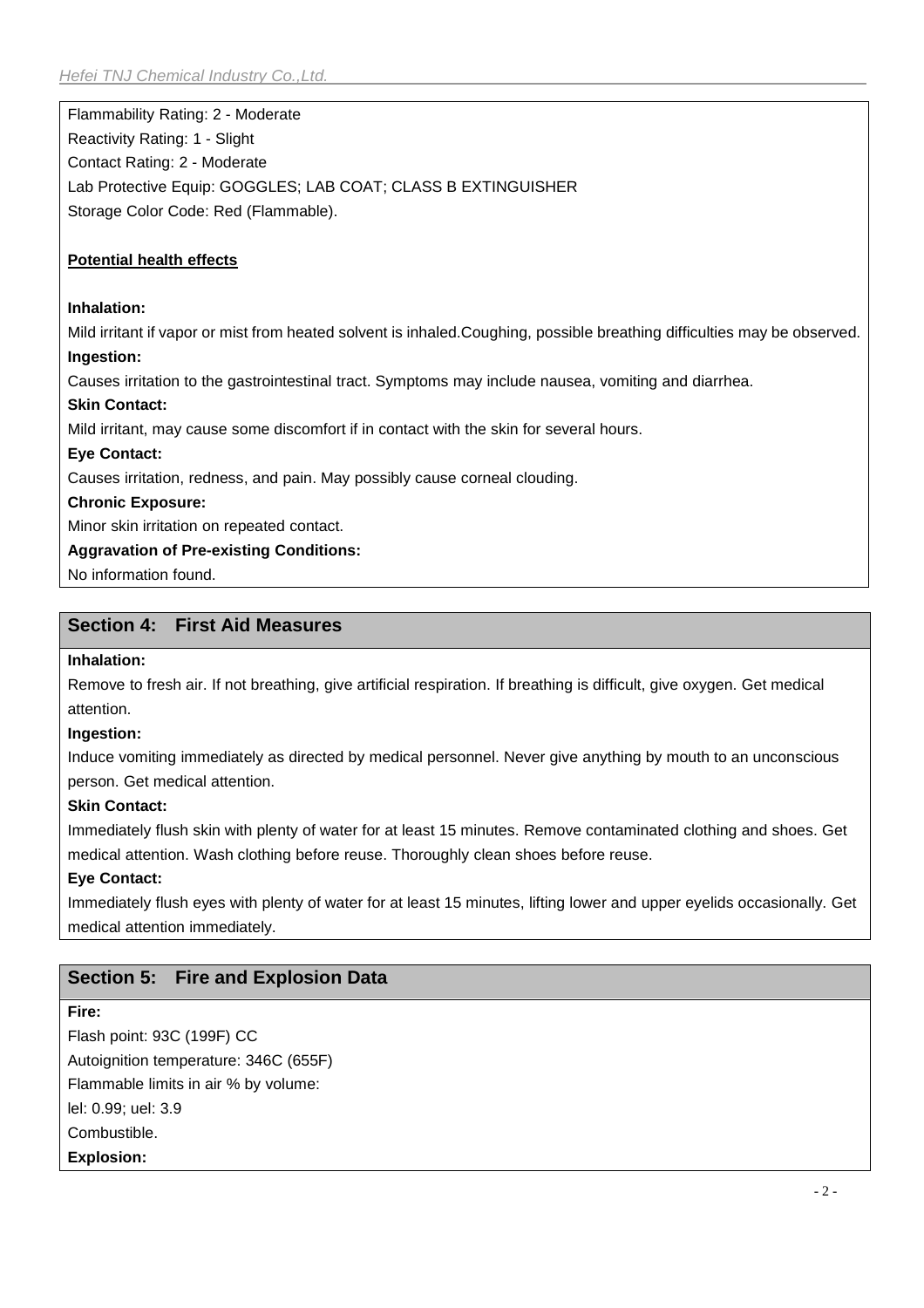Above the flash point, explosive vapor-air mixtures may be formed.

Fire Extinguishing Media:

Dry chemical, foam or carbon dioxide.

### **Special Information:**

In the event of a fire, wear full protective clothing and NIOSH-approved self-contained breathing apparatus with full facepiece operated in the pressure demand or other positive pressure mode.

# **Section 6: Accidental Release Measures**

Ventilate area of leak or spill. Remove all sources of ignition. Wear appropriate personal protective equipment as specified in Section 8. Isolate hazard area. Keep unnecessary and unprotected personnel from entering. Contain and recover liquid when possible. Use non-sparking tools and equipment. Collect liquid in an appropriate container or absorb with an inertmaterial (e. g., vermiculite, dry sand, earth), and place in a chemical waste container. Do not use combustible materials, such as saw dust. Do not flush to sewer!

# **Section 7: Handling and Storage**

Keep in a tightly closed container. Store in a cool, dry, ventilated area away from sources of heat or ignition. Protect against physical damage.

Store separately from reactive or combustible materials, and out of direct sunlight. Containers of this material may be hazardous when empty since they retain product residues (vapors, liquid); observe all warnings and precautions listed for the product.

# **Section 8: Exposure Controls/Personal Protection**

#### **Airborne Exposure Limits:**

AIHA Workplace Environmental Exposure Level (WEEL):10 ppm, 8-hour, TWA

#### **Ventilation System:**

A system of local and/or general exhaust is recommended to keep employee exposures below the Airborne Exposure Limits. Local exhaust ventilation is generally preferred because it can control the emissions of the contaminant at its source, preventing dispersion of it into the general work area.

# **Personal Respirators (NIOSH Approved):**

For conditions of use where exposure to the substance is apparent and engineering controls are not feasble, consult an industrial hygienist. For emergencies, or instances where the exposure levels are not known, use a full-facepiece positive-pressure, air-supplied respirator.

# **WARNING:** Air

purifying respirators do not protect workers in oxygen-deficient atmospheres.

# **Skin Protection:**

Wear impervious protective clothing, including boots, gloves, lab coat, apron or coveralls, as appropriate, to prevent skin contact.

#### **Eye Protection:**

Use chemical safety goggles and/or a full face shield where splashing is possible. Maintain eye wash fountain and quick-drench facilities in work area.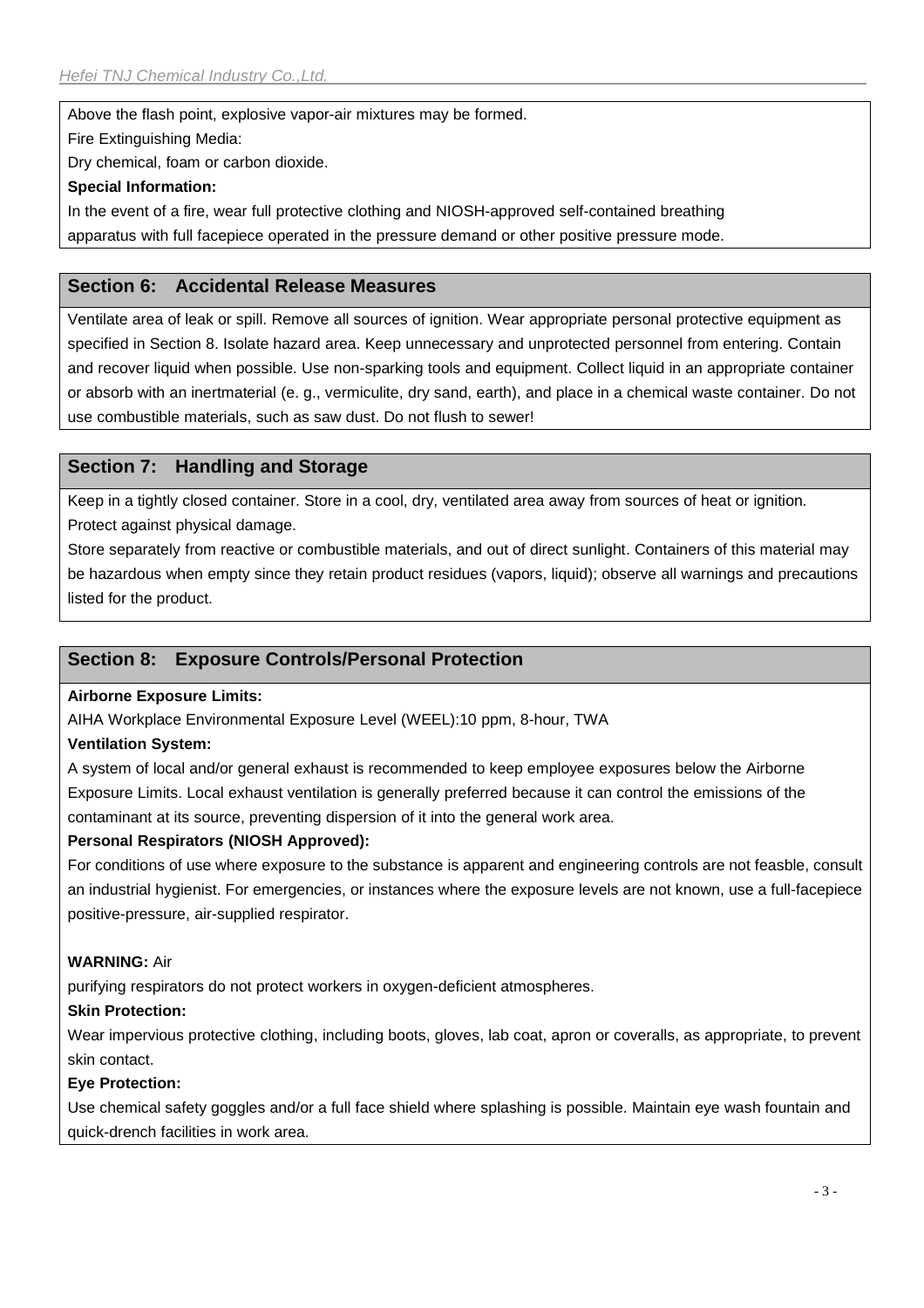| <b>Section 9: Physical and Chemical Properties</b> |                          |  |  |  |
|----------------------------------------------------|--------------------------|--|--|--|
| Appearance:                                        | Clear, colorless liquid. |  |  |  |
| <b>Boiling Point:</b>                              | 202C (396F)              |  |  |  |
| Odor:                                              | Slight amine odor.       |  |  |  |
| <b>Melting Point:</b>                              | $-24C$ ( $-11F$ )        |  |  |  |
| Solubility:                                        | Miscible in water.       |  |  |  |
| Vapor Density (Air=1):                             | 3.4                      |  |  |  |
| <b>Specific Gravity:</b>                           | 1.03                     |  |  |  |
| Vapor Pressure (mm Hg):                            | $0.5 \ @ 25C (77F)$      |  |  |  |
| pH:                                                | 7.7                      |  |  |  |
| Evaporation Rate (BuAc=1):                         | 0.06                     |  |  |  |
| Volatiles by volume% @ 21C (70F):                  | 100                      |  |  |  |

# **Section 10: Stability and Reactivity Data**

### **Stability:**

Stable under ordinary conditions of use and storage. Hygroscopic and basic.

**Hazardous Decomposition Products:**

Burning may produce carbon monoxide, carbon dioxide, nitrogen oxides.

#### **Hazardous Polymerization:**

Will not occur.

#### **Incompatibilities:**

Strong oxidants and acids. Reacts with chlorinating agents to formthe amide.

Reacts with sulfur or carbon disulfide at high temperatures and pressures.

## **Conditions to Avoid:**

Heat, flames, ignition sources and incompatibles.

# **Section 11: Toxicological Information**

1-Methyl-2-pyrrolidinone: Oral rat LD50: 3914 mg/kg; Skin rabbit LD50: 8 gm/kg;

Investigated as a mutagen, tumorigen and reproductive effector.

Investigated as a mutagen, reproductive effector.

# **Section 12: Ecological Information**

# **Environmental Fate:**

When released into the soil, this material may biodegrade to a moderate extent. When released into the soil, this material may evaporate to a moderate extent. When released into water, this material is not expected to evaporate significantly. This material is not expected to significantly bioaccumulate. When released into the air, this material is expected to be readily degraded by reaction with photochemically produced hydroxyl radicals. When released into the air, this material may be removed from the atmosphere to a moderate extent by wet deposition. **Environmental Toxicity:**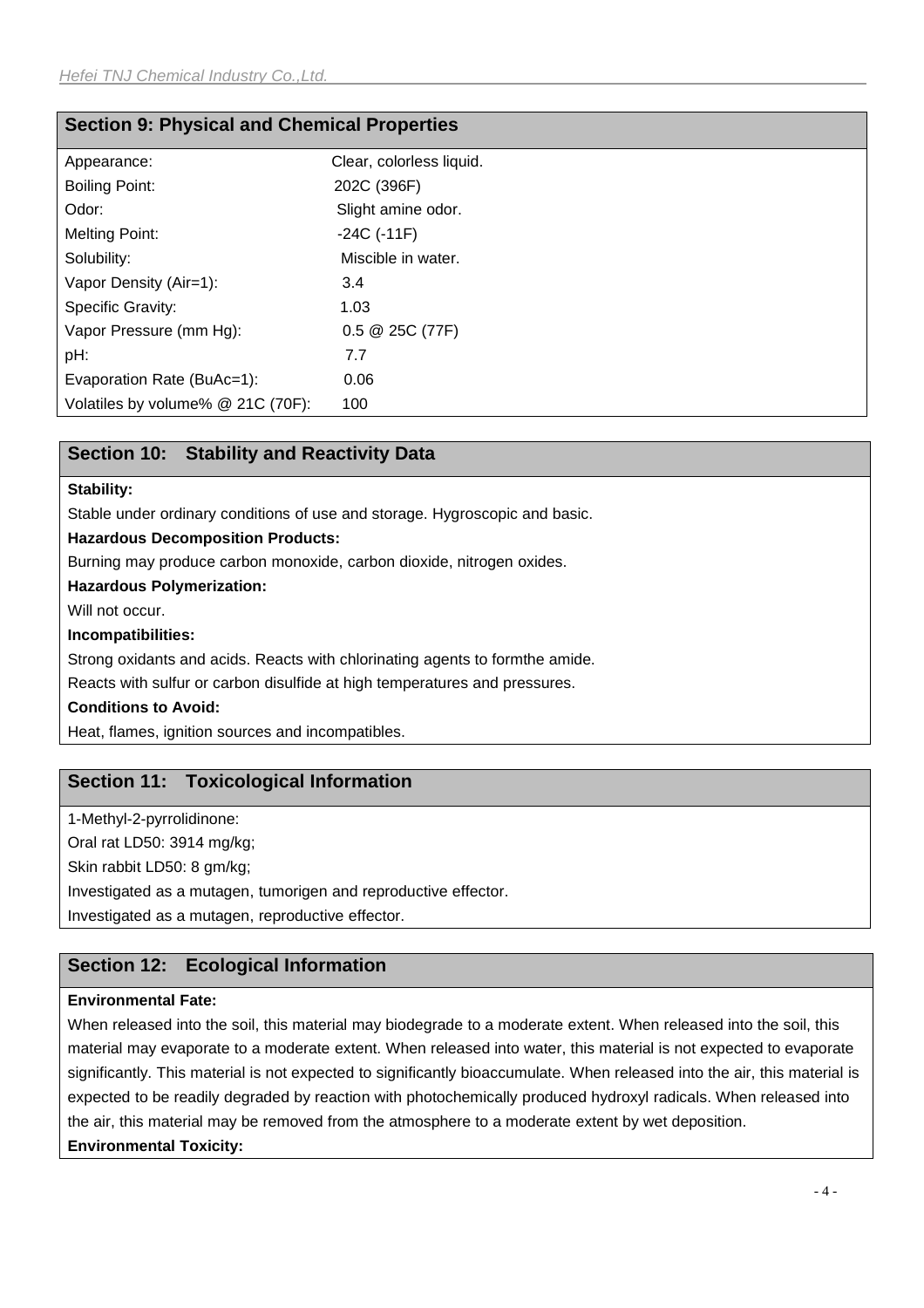The LC50/96-hour values for fish are over 100 mg/l.

# **Section 13: Disposal Considerations**

Whatever cannot be saved for recovery or recycling should be managed in an appropriate and approved waste disposal facility. Processing, use or contamination of this product may change the waste management options. State and local disposal regulations may differ from federal disposal regulations. Dispose of container and unused contents in accordance with federal, state and local requirements.

# **Section 14: Transport Information**

Not regulated.

# **Section 15: Other Regulatory Information**

## **NFPA Ratings:**

Health: 2

Flammability: 1

Reactivity: 0

#### **Label Hazard Warning:**

WARNING! CAUSES IRRITATION TO SKIN, EYES AND RESPIRATORY TRACT. HARMFUL IF SWALLOWED OR INHALED. COMBUSTIBLE LIQUID AND VAPOR.

#### **Label Precautions:**

Avoid contact with eyes, skin and clothing.

Avoid breathing vapor or mist.

Keep container closed.

Use only with adequate ventilation.

Keep away from heat and flame.

Wash thoroughly after handling.

#### **Label First Aid:**

In case of contact, immediately flush eyes or skin with plenty of water for at least 15 minutes. Remove contaminated clothing and shoes. Wash clothing before reuse. If inhaled, remove to fresh air. If not breathing, give artificial respiration. If breathing is difficult, give oxygen. If swallowed, induce vomiting immediately as directed by medical personnel. Never give anything by mouth to an unconscious person. In all cases, get medical attention.

# **Section 16: Other Information**

**References:** Not available. **Other Special Considerations:** Not available. **Created:** 10/10/2005 12:10 AM

**Last Updated:** 05/21/2013 12:00 PM